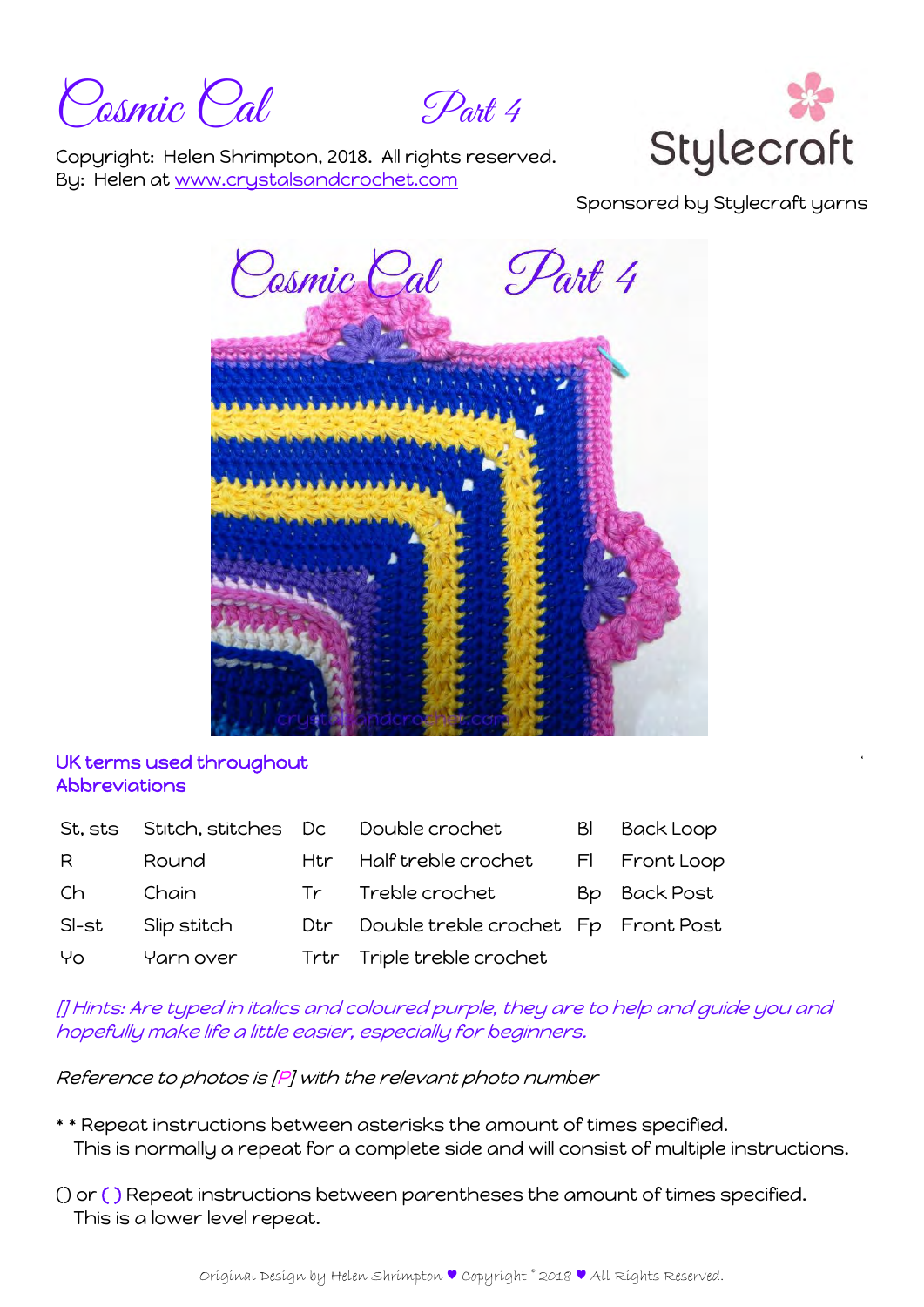## Special Stitches

Star stitch: explained in rounds 54 and 55.

Ruffle Stitch: Made over 3 sts. Fldc in indicated stitch, and working around the front of the post of the same st, from top to bottom (htr, 3 tr), miss next st, fldc in next st.

Hint: when making the beginning star st, the "eye" formed by the 1 ch is only to make the beginning star st, it is not worked into in following round. For more detailed photo tutorial refer to round 50 and 51.

54. \*Short side: [beginning star stitch] Join with a standing htr in the 2 ch corner space at the end of any long side, 1 ch to form "eye", insert hook into eye and draw through a loop, repeat in the bottom of htr post, in 2 ch corner space, and in the next 2 sts. You will now have 6 loops on your hook, yarn over and draw through all 6 loops. 1 ch to close the stitch and form the "eye" of the star. [P1]

 (Insert hook in the "eye" of previous star st and pull up a loop, repeat in the last "spoke" of the star, in the same stitch of R53 that the spoke of the last star is in, and the next 2 sts,  $[6$  loops on hook], yo and draw through all 6 loops, 1 ch to close) 59 times, [last loop of last star will fall in the corner space], in 2 ch corner space (htr, 1 ch), place marker in 1 ch space.

Long side: make beginning star st starting in 2 ch corner space, make another 67 star-sts [last loop of last star st will fall in 2 ch corner space, in 2 ch corner space (htr, 1 ch) place marker in 1 ch space. \*[P2]

## Hint: each corner will have 1 htr, 1 ch and the htr for beginning star st of each side, place marker in 1 ch space.

Repeat from \* to \* twice.

Join to standing htr with a sl-st.

Stitch count: Short side: 60 star-sts, plus corner group of htr, 1 ch.

Long side: 68 star-sts, plus corner group of htr, 1 ch.

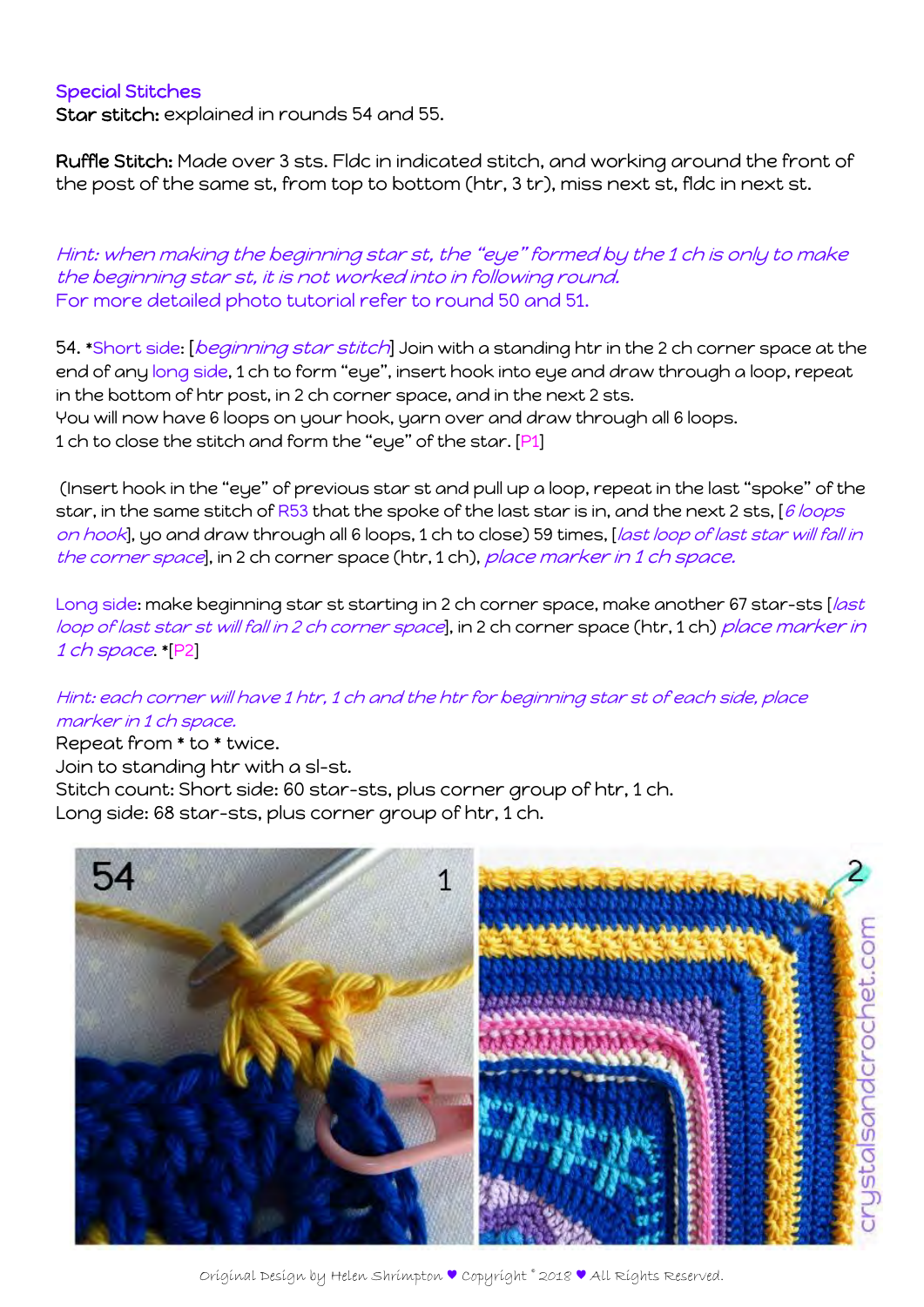#### 55. Star Stitch cont. 1 ch, TURN, wrong side facing you.

Long side: \* in 1 ch corner space (htr, 2 ch, htr), miss htr, 2 htr in the "eye" of next 68 star-sts, miss last htr, [P1]

Short side: in 1 ch corner space (htr, 2 ch, htr), miss htr, 2 htr in the "eye" of next 60 star-sts, miss last htr. \*[P2]

Repeat from \* to \* twice.

Join to 1st htr, fasten off, and secure ends.

Stitch Count: Short side: 122 htr, plus 1 x 2 ch corner space.

Long side: 138 htr, plus  $1 \times 2$  ch corner space.



### Turn your work so right side is facing you.

# Hint: remember having turned your work top loops to work into are now after the stitch post, and not before.

56. Join with a standing tr in last st of any short side, [P1] Long side: \* in 2 ch corner space (2 tr, 2 ch, 2 tr), tr in next 138 sts, [P2] Short side: in 2 ch corner space (2 tr, 2 ch, 2 tr), tr in next 122 sts. \*[P3] Repeat from \* to \* twice, omit last tr. Join to standing tr with a sl-st. Stitch count: Long side: 142 tr, plus 1 x 2 ch corner space.

Short side: 126 tr, plus  $1 \times 2$  ch corner space.

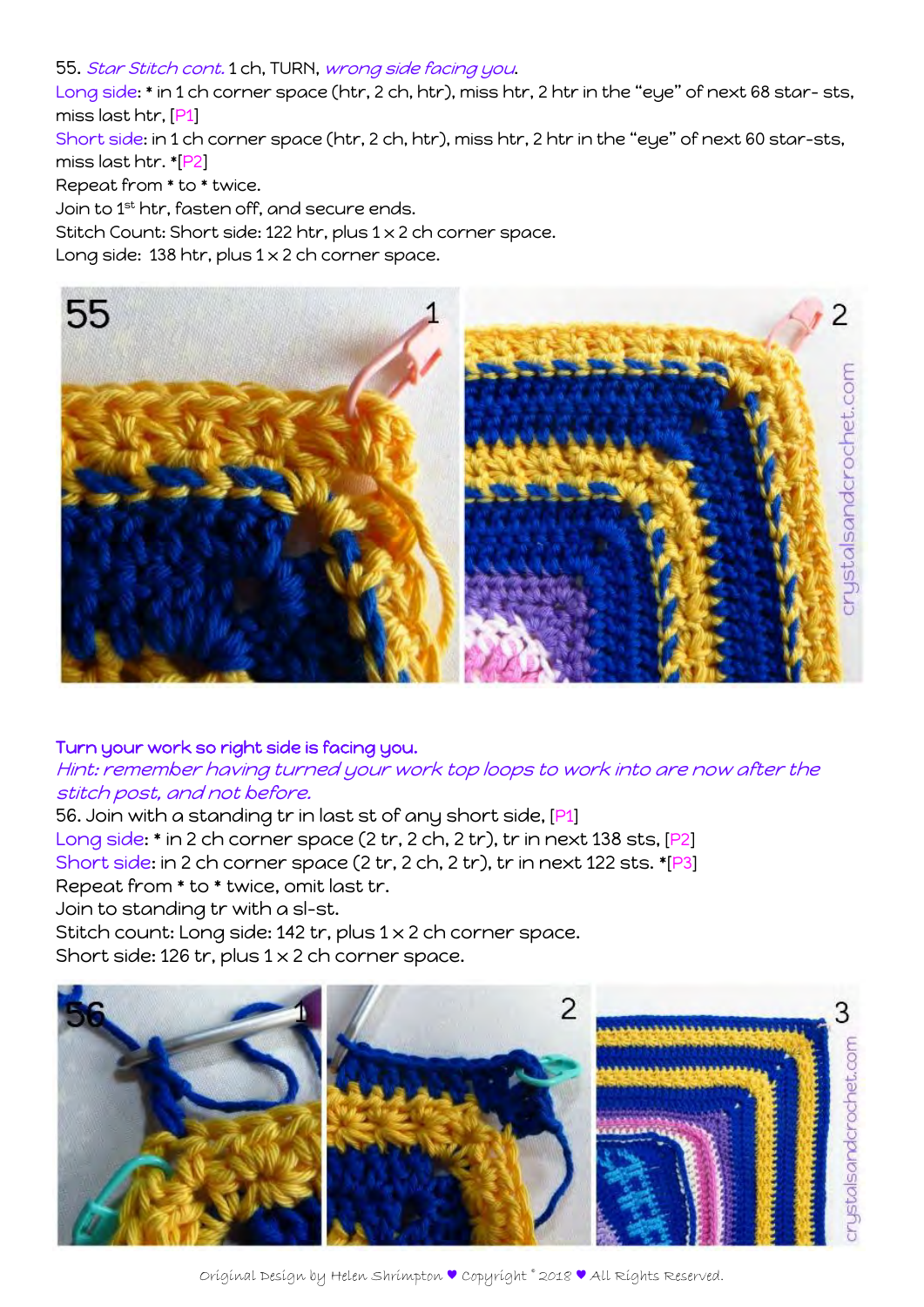## 57. 3 ch [*counts as tr*] [P1], tr in next 2 sts.

Long side: \*in 2 ch corner space (2 tr, 2 ch, 2 tr), miss next st, tr in next 141 sts, Short side: in 2 ch corner space (2 tr, 2 ch, 2 tr), miss next st, tr in next 125 sts. \*[P2,3] Repeat from \* to \* twice, omit last 3 tr.

Join to top of 3 ch, fasten off, and secure ends.

Stitch count: Long side: 145 tr, plus 1 x 2 ch corner space.

Short side: 129 tr, plus  $1 \times 2$  ch corner space.



58. Join with a standing dc in last st of any long side, [P1]

\*Short side: in 2 ch corner space (dc, 2 ch, dc), dc in next 13 sts,

(miss next 3 sts, in next st ((dtr2tog, 1 ch) 4 times, dtr2tog), miss next 3 sts, dc in next 25 sts) 3 times,

miss next 3 sts, in next st ((dtr2tog, 1 ch) 4 times, dtr2tog) [P2], miss next 3 sts, dc in next 13 sts,

Long side: in 2 ch corner space (dc, 2 ch, dc), dc in next 11 sts,

(miss next 3 sts, in next st ((dtr2tog, 1 ch) 4 times, dtr2tog), miss next 3 sts, dc in next 22 sts) 4 times, miss next 3 sts, in next st ((dtr2tog, 1 ch) 4 times, dtr2tog), miss next 3 sts, dc in next 11 sts. \*[P3]

Repeat from \* to \* twice, omit last dc.

Join to standing dc, fasten off, and secure ends.

Stitch count:

Short side: 103 dc, 4 sunbursts of 5 dtr2tog and  $4 \times 1$  ch spaces each,  $1 \times 2$  ch corner space

Long side: 112 dc, 5 sunbursts of 5 dtr2tog and  $4 \times 1$  ch spaces each,  $1 \times 2$  ch corner space.

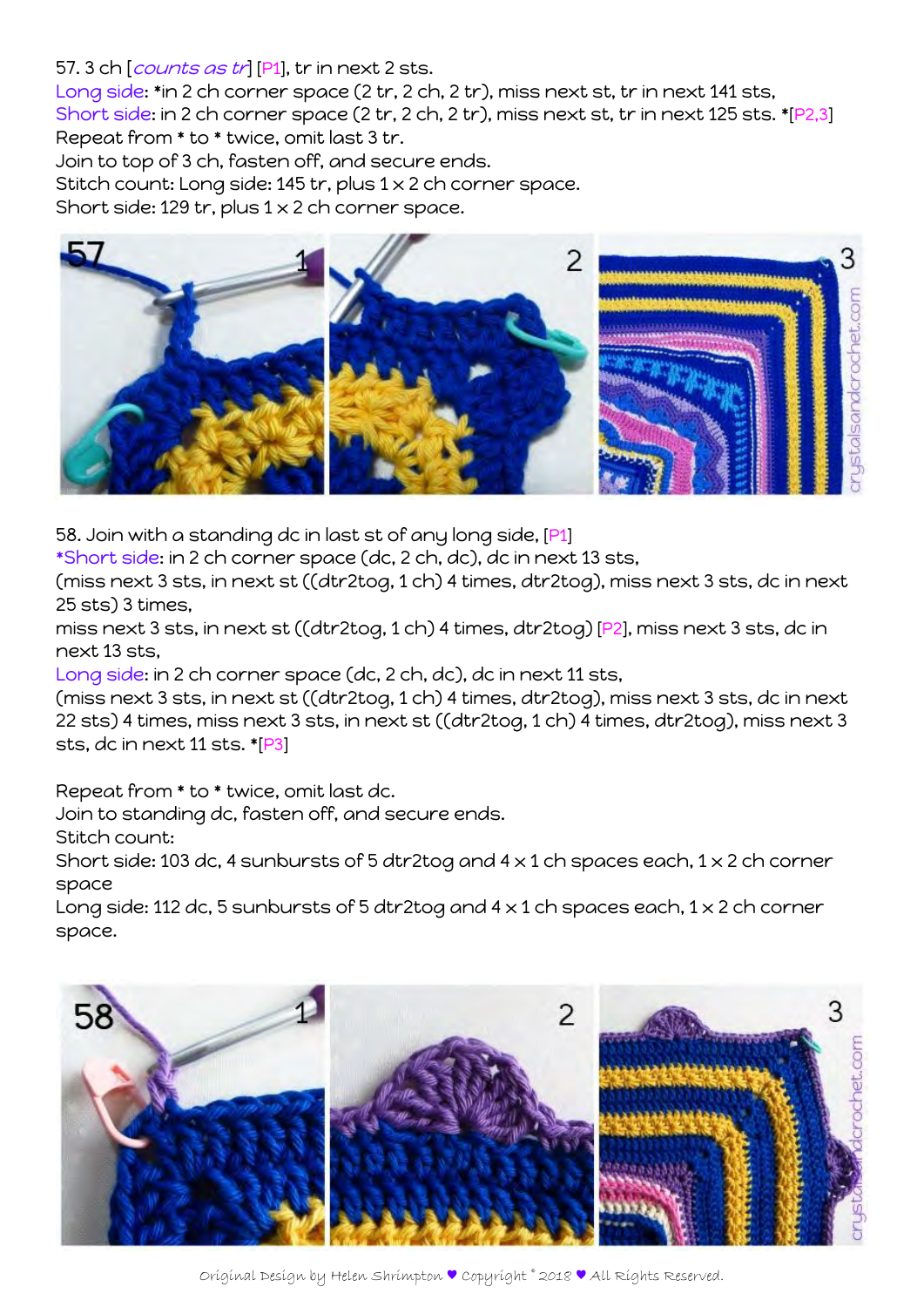59. Join with a standing dc in last st of any long side, [P1]

\*Short side: in 2 ch corner space (dc, 2 ch, dc), dc in next 12 sts, (miss next 2 sts, (fptr around next st, 4 tr in next 1 ch space) 4 times, fptr around next st, miss next 2 sts, dc in next 21 sts) 3 times, miss next 2 sts, (fptr around next st, 4 tr in next 1 ch space) 4 times, fptr around next st, miss next 2 sts, dc in next 12 sts, [P2]

long side: in 2 ch corner space (dc, 2 ch, dc), dc in next 10 sts, (miss next 2 sts, (fptr around next st, 4 tr in next 1 ch space) 4 times, fptr around next st, miss next 2 sts, dc in next 18 sts) 4 times,

miss next 2 sts, (fptr around next st, 4 tr in next 1 ch space) 4 times, fptr around next st, miss next 2 sts, dc in next 10 sts. \*[P3]

Repeat from \* to \* twice, omit last dc.

Join to standing dc with a sl-st.

Stitch count:

Short side: 89 dc, 4 sunbursts of 16 tr and 5 fptr each, 1 x 2 ch corner space Long side: 94 dc, 5 sunbursts of 16 tr and 5 fptr each, 1 x 2 ch corner space.